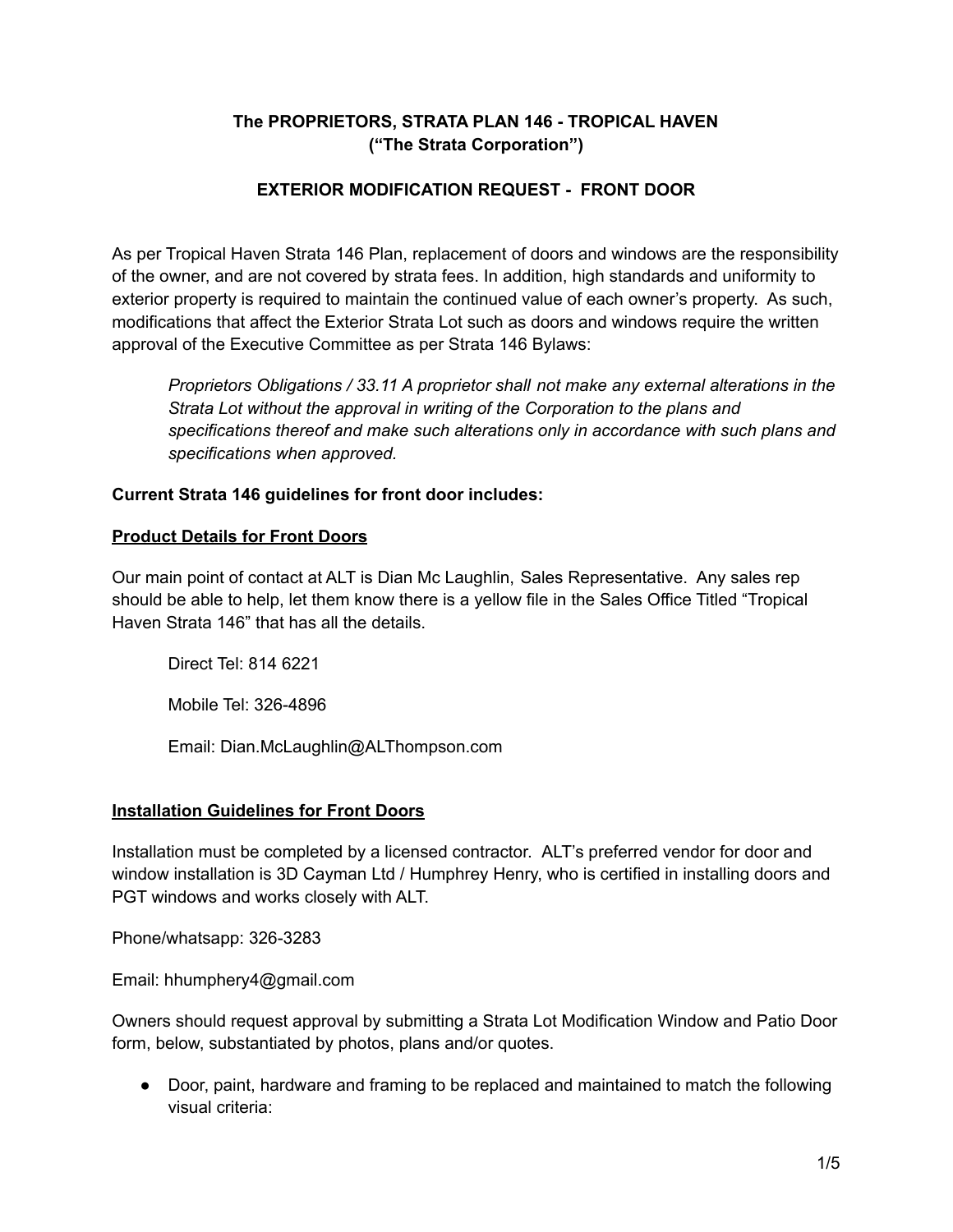

- Door must be "fanlite" style, size 3/0 x 6/8 available prehung and carried in stock at ALTs and other vendors. Available prehung in fibreglass (lookup code FANFGPH6068LHOS). When ordering, confirm it's left hand out swing, with 2 bore holes (one for handle, one for deadbolt), with stainless steel hinges
- Door hardware must be in brushed nickel finish situated on left exterior of door
- Door can open inward or outward. Hinges (3) to be be stainless steel finish, not painted, on right exterior side of door
- Door trim, door front, exterior fanlight edging, and door edges to be painted in "Tin Lizzie" exterior paint, satin finish. Available exclusively from Paint Pros, 949-7767 / [info@paintpros.ky](mailto:info@paintpros.ky) / 81 Industrial Way. 2 coats of paint minimum, no paint on glass, hinges, fixtures, floor, or walls [https://www.paintpros.ky/contact-us.](https://www.paintpros.ky/contact-us) Should any damage occur to the paint of the building, the details for building wall paint is: "Quietude" with same additional details from above.
- Numbering to be black "Hillman Group "Distinctions 4 inch" numbering line, available at ALT. Numbering to be centered and placed under fanlight.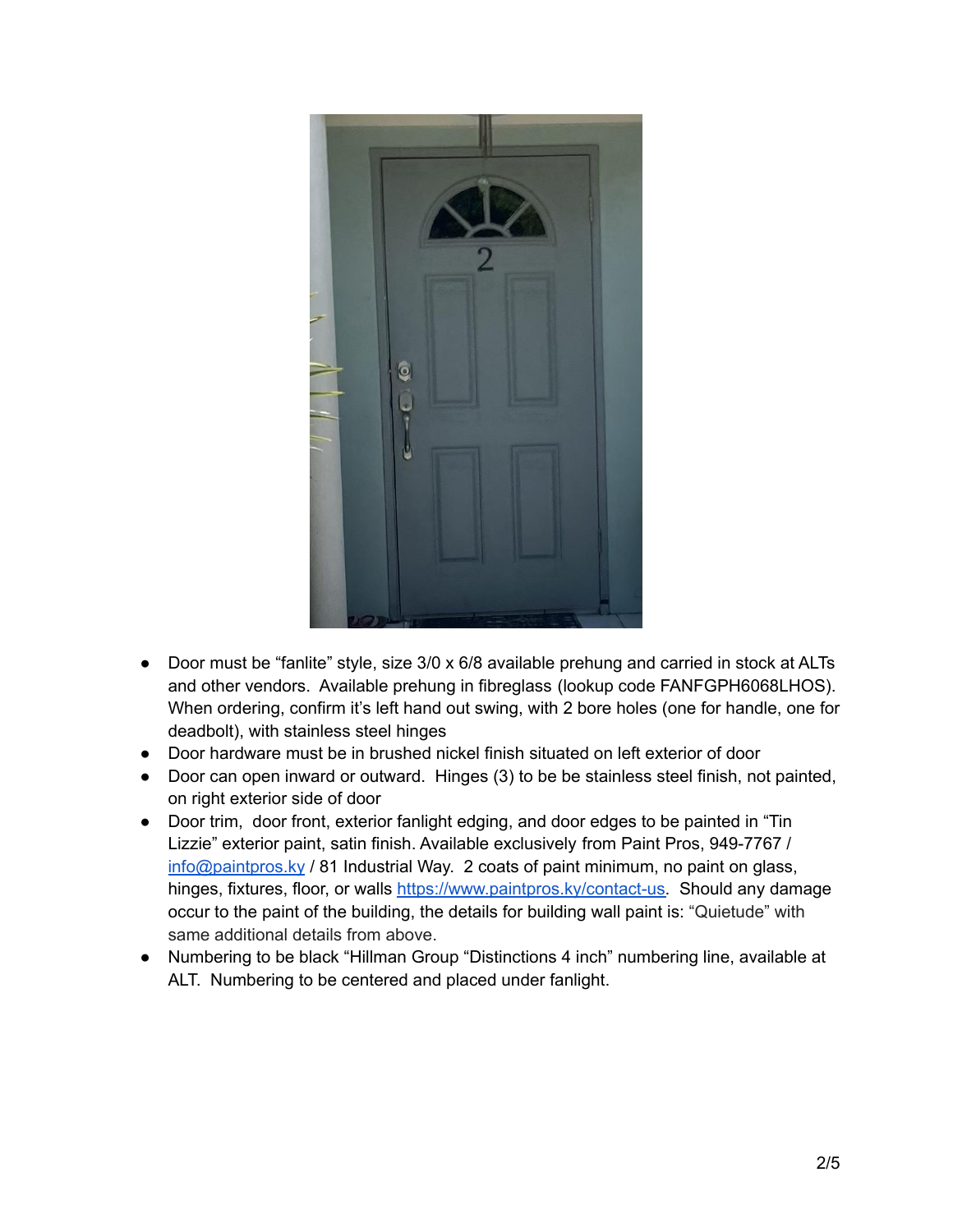

Installation must be completed by a licensed contractor. ALT's preferred vendor for door and window installation is 3D Cayman Ltd / Humphrey Henry

Phone/whatsapp: 326-3283

Email: hhumphery4@gmail.com

Owners should request approval by submitting a Strata Lot Modification Front Door form, below, substantiated by photos, plans, item numbers, and/or quotes.

## **Directions:**

- **1. Fill in requested information.**
- **2. Attach additional required material.**
- **3. Sign Form**
- **4. Submit to Strata Manager in person or by email**

| Date Submitted:         |  |
|-------------------------|--|
| Unit Number:            |  |
| Owner's Name(s):        |  |
| <b>Mailing Address:</b> |  |
| Email:                  |  |
| Phone:                  |  |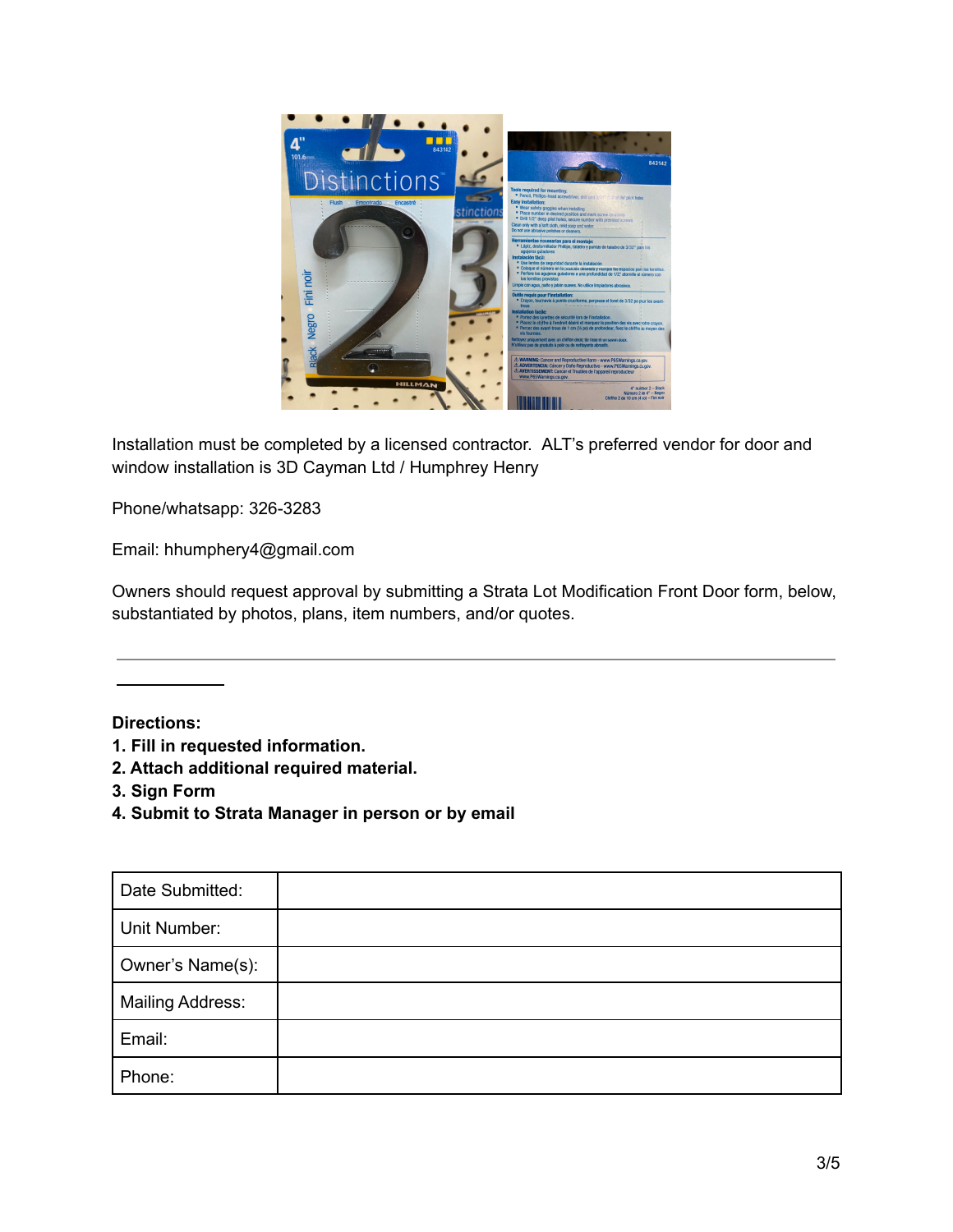| А. | Name and Contact Number of<br><b>Contractor / Installer</b>                                                                                                                                                |  |
|----|------------------------------------------------------------------------------------------------------------------------------------------------------------------------------------------------------------|--|
| В  | <b>Contractor License Number</b><br>(attach copy of license to<br>application)                                                                                                                             |  |
| C. | Approximate anticipated start<br>date of modification:                                                                                                                                                     |  |
| D. | <b>Required attachments: Please</b><br>attach copies of quotes and<br>plans, that scope of work, item<br>number, and photos of<br>replacement door. Also include<br>door material (fibreglass or<br>steel) |  |

#### **D. UNIT OWNER'S AGREEMENT**

I have read or otherwise understand the By-laws and Rules and Regulations of The Proprietors, Strata Plan #146 and agree to abide by them. I understand and, in return for approval if granted, I agree to be responsible for and swear to the following:

- For all costs arising from the installation, and continued maintenance, and repair, of front door and trim
- To comply with conditions of approval (if any) by the Executive Committee of the Strata Corporation;
- To notify Strata Manager within 7 days of completion of project for inspection and final approval, and to make any required modifications to align with above guidelines, within 7 days.
- For all injury, damage, or losses including attorney's fees caused to the Common Property, strata lot, or person as a result of this undertaking.

Unit Owner Signature **Date** Date of **Date** Date of **Date** Date of **Date** Date of **Date**